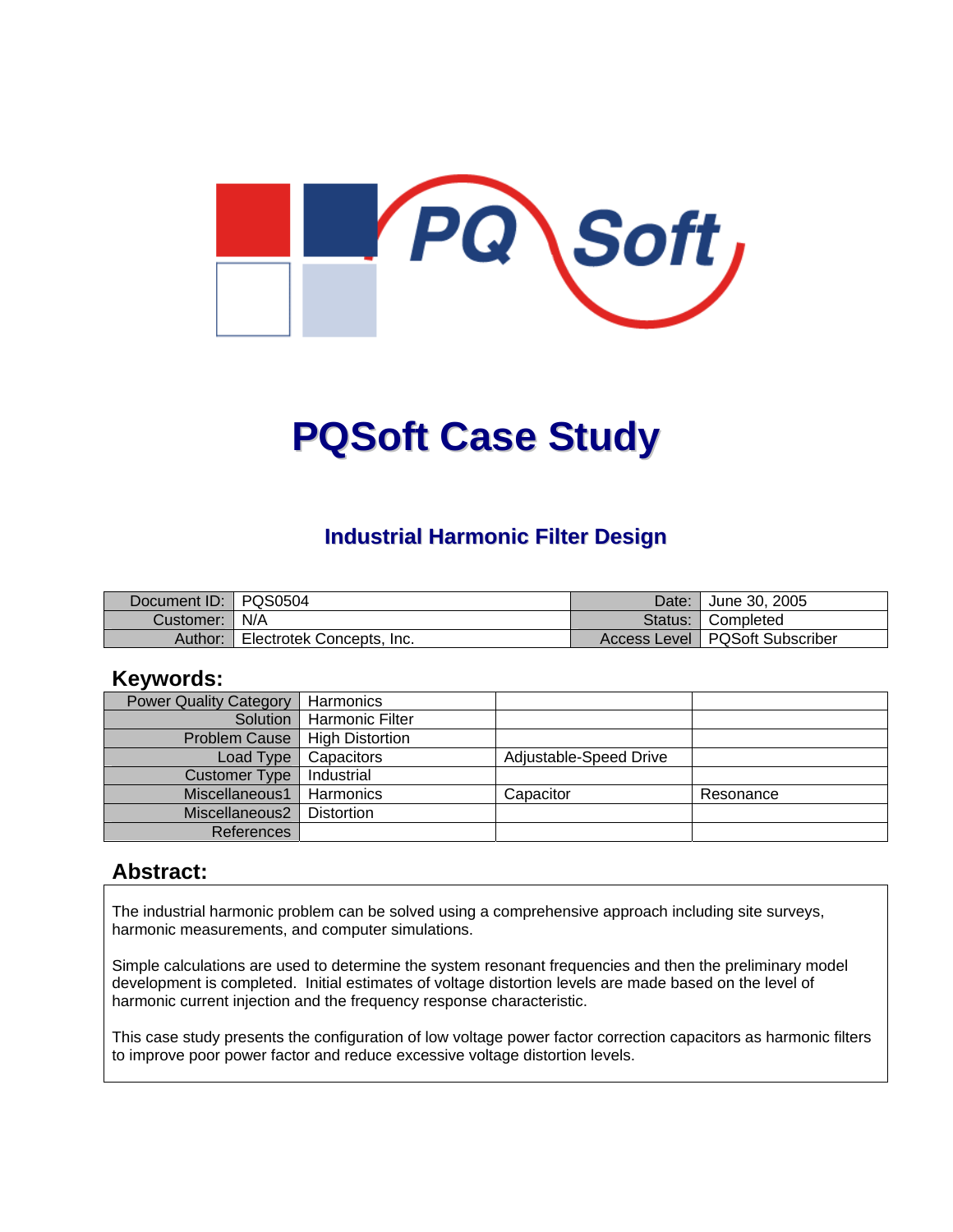# <span id="page-1-0"></span>**TABLE OF CONTENTS**

# **LIST OF FIGURES**

# **LIST OF TABLES**

|--|--|--|--|

#### **RELATED STANDARDS**

IEEE Std. 519-1992 IEEE Std. 1036-1992

## **GLOSSARY AND ACRONYMS**

| ASD        | Adjustable-Speed Drive           |
|------------|----------------------------------|
| CF         | <b>Crest Factor</b>              |
| DPF        | <b>Displacement Power Factor</b> |
| PF.        | Power Factor                     |
| <b>PWM</b> | <b>Pulse Width Modulation</b>    |
| <b>THD</b> | <b>Total Harmonic Distortion</b> |
| <b>TPF</b> | <b>True Power Factor</b>         |
|            |                                  |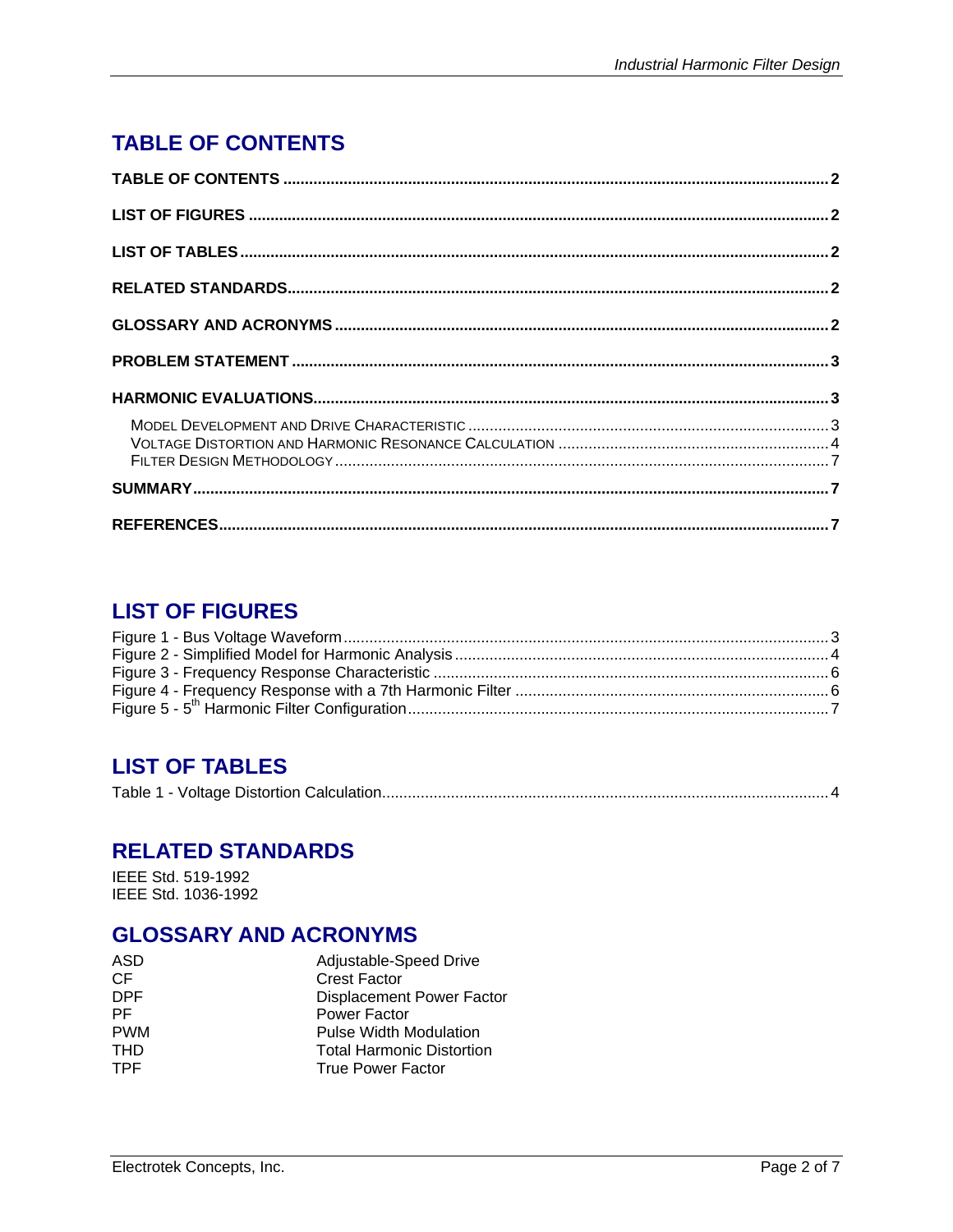# <span id="page-2-0"></span>**PROBLEM STATEMENT**

The plastics manufacturer (refer to power factor correction case) is now experiencing equipment problems, such as several capacitor bank fuses blowing, and a capacitor can failure. The plant engineer believes that the problem may be related to harmonics. He measures the following bus voltage waveform [\(Figure 1\)](#page-2-1):

<span id="page-2-1"></span>

**Figure 1 - Bus Voltage Waveform** 

# **Harmonic Evaluations**

The industrial harmonic problem can be solved using a comprehensive approach including site surveys, harmonic measurements, and computer simulations. One general procedure used for a harmonic analysis study consists of the following steps:

- − Preliminary analysis / model development
- − Harmonic measurements
- − Perform computer simulations
- Determine impact on equipment
- Evaluate harmonics with respect to limits
- − Develop solutions (including filter design)

Simple calculations are used to determine the system resonant frequencies and then the preliminary model development is completed. Initial estimates of voltage distortion levels are made based on the level of harmonic current injection and the frequency response characteristic.

#### *Model Development and Drive Characteristic*

A simplified model, as illustrated in [Figure 2,](#page-3-1) can be developed for the initial analysis. Harmonic measurements of the ASD indicated the following characteristic:

| <b>Harmonic</b><br><b>Number</b> | $%$ of<br><b>Fundamental</b> | Amps            |
|----------------------------------|------------------------------|-----------------|
| 5                                | 28<br>12                     | 168<br>72<br>42 |
| 13<br>THD:                       | 31.5%                        | 24              |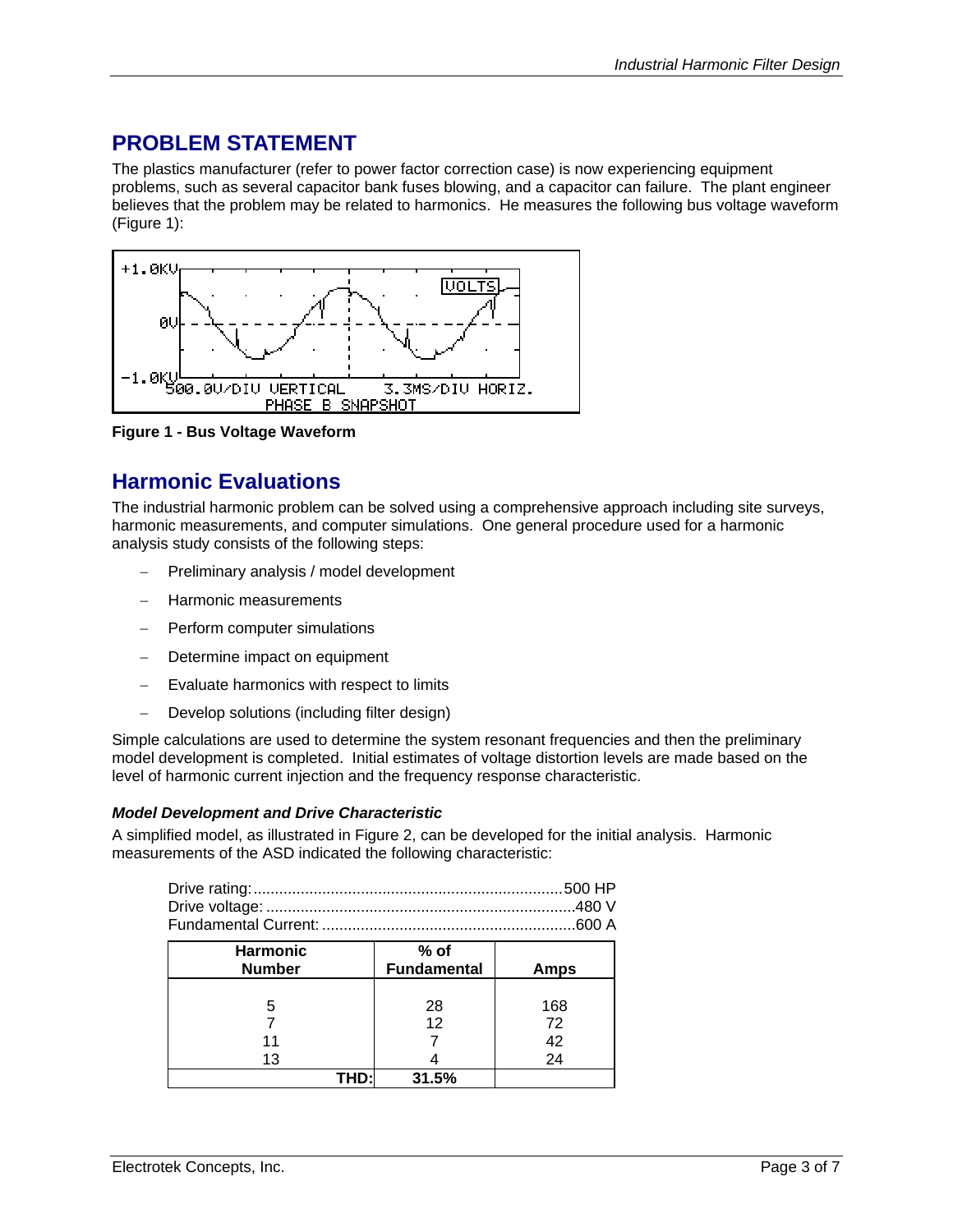<span id="page-3-1"></span><span id="page-3-0"></span>

**Figure 2 - Simplified Model for Harmonic Analysis** 

#### *Voltage Distortion and Harmonic Resonance Calculation*

Hand calculations can be used to determine the voltage distortion level without capacitors. This value is then compared with measured quantity to determine the accuracy of the preliminary model.

The transformer impedance can be determined from:

$$
X_{tx} = \frac{kV^2 * Z_{pu}}{MVA} = \frac{0.480^2 * 0.06}{1.5} = 0.0092 \Omega
$$

|  |  |  | <b>Table 1 - Voltage Distortion Calculation</b> |
|--|--|--|-------------------------------------------------|
|--|--|--|-------------------------------------------------|

| h  | Ιh  | $X_h = h^*X_t$ | $V_h = I_h^* X_h$ |
|----|-----|----------------|-------------------|
| 5  | 168 | 0.046          | 7.73              |
| 7  | 72  | 0.064          | 4.64              |
| 11 | 42  | 0.101          | 4.25              |
| 13 | 24  | 0.119          | 2.87              |

The total harmonic voltage distortion (VTHD) is determined by:

$$
V_{\text{THD}} = \sqrt{\frac{\left(7.73^2 + 4.64^2 + 4.25^2 + 2.87^2\right)}{277^2}} = 3.74\%
$$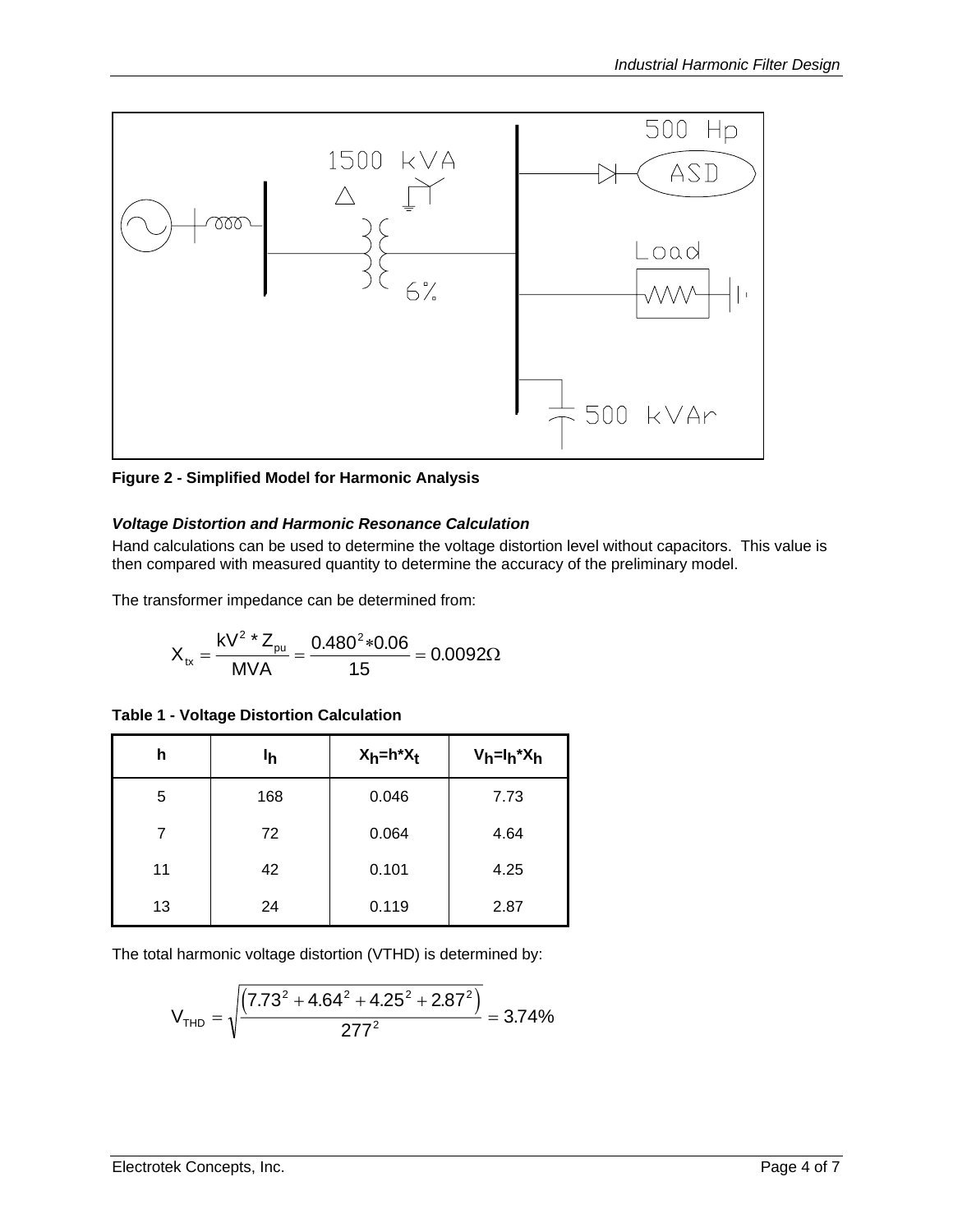The customer has added 500kVAr of power factor correction at the 480 volt bus. The addition of a capacitor bank creates a parallel resonance condition. The parallel resonance occurs at the frequency where the shunt capacitive reactance is equal to the inductive source reactance and can be expressed in terms of the 60 Hz values as follows:

$$
h = \frac{1}{2\pi\sqrt{L_s C}} = \sqrt{\frac{X_c}{X_s}} \approx \sqrt{\frac{(100 * kVA_{tx})}{(kVAr_{cap} * Z_{tx(^{96})})}}
$$

where:

| $X_c$ shunt capacitive reactance (C - capacitance) (ohms) |  |
|-----------------------------------------------------------|--|
| $X_{sc}$ short circuit reactance (Ls - inductance) (ohms) |  |
|                                                           |  |
|                                                           |  |
|                                                           |  |

This simple relationship provides an excellent first check to see whether or not harmonics are likely to be a problem. Almost all harmonic distortion problems occur when this parallel resonance moves close to the  $5<sup>th</sup>$  or  $7<sup>th</sup>$  harmonic, since these are the largest harmonic current components in loads like ASDs. However, the 11<sup>th</sup> and 13<sup>th</sup> harmonics can also be a problem when ASDs (PWM type) are a large percentage of the total load.

For the 500 kVAr power factor correction capacitor bank installation, the harmonic resonance is very near the  $7<sup>th</sup>$  harmonic.

$$
h \approx \sqrt{\frac{\left(100 * kVA_{tx}\right)}{\left(kVAr_{cap} * Z_{tx(\%)}\right)}} = \sqrt{\frac{\left(100 * 1500\right)}{\left(500 * 6.0\right)}} = 7.08
$$

assuming:

The frequency response characteristic, determined from computer simulation, is illustrated in [Figure 3.](#page-5-1)

The addition of the 500kVAr power factor correction capacitor increases the voltage distortion to 11.5% (determined from computer simulation).

The initial solution to the problem would appear to be the installation of a  $7<sup>th</sup>$  harmonic filter. This would create a low impedance condition and reduce the  $7<sup>th</sup>$  harmonic voltage distortion. However, the installation of the 7<sup>th</sup> harmonic filter create a new parallel resonance very near the 5<sup>th</sup> harmonic. Recalling the current spectrum for the ASD, the 5<sup>th</sup> harmonic component was higher than the 7<sup>th</sup> (168A vs. 72A), therefore the voltage distortion will actually increase. [Figure 4](#page-5-2) illustrates the simulated frequency response characteristic for this condition.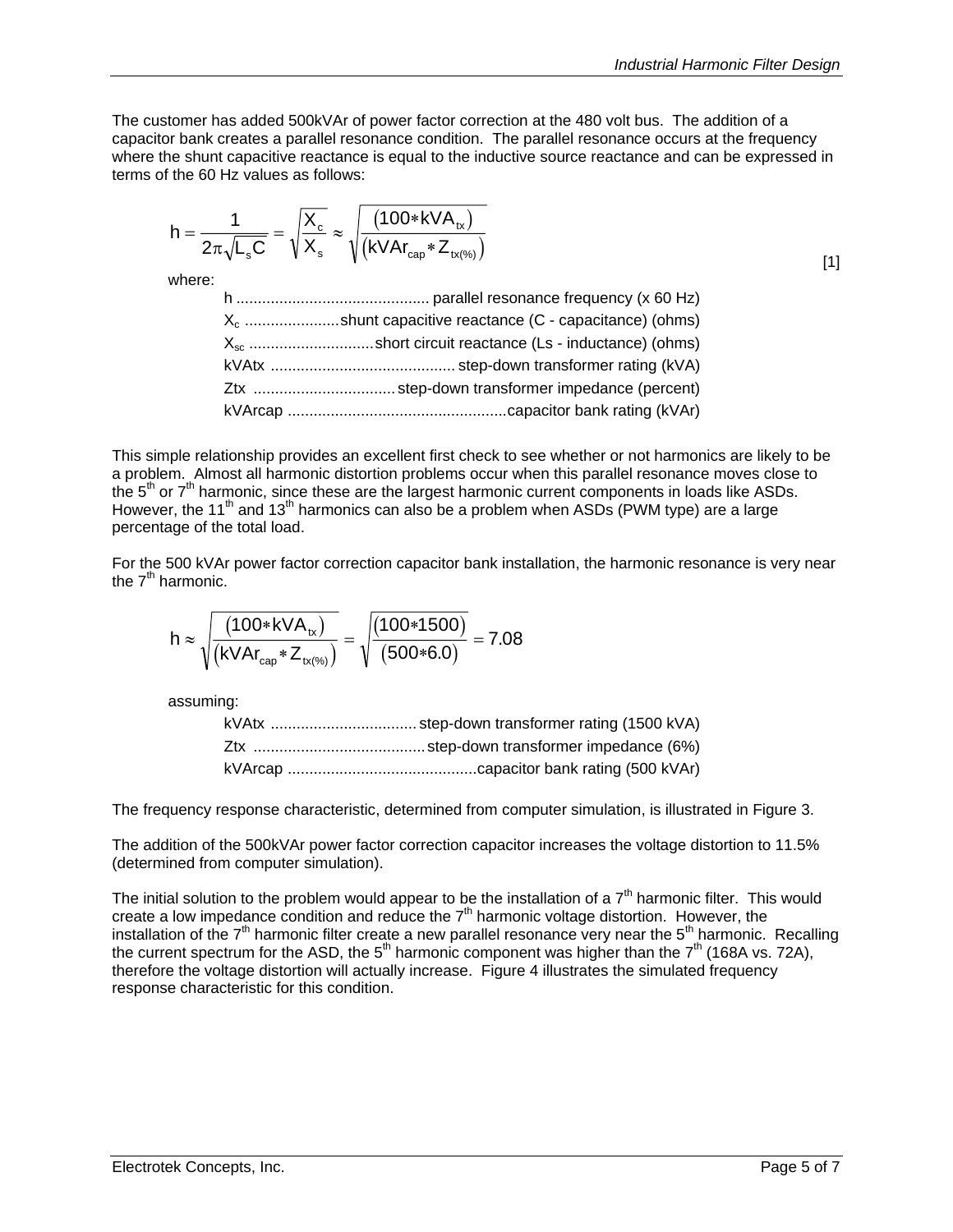<span id="page-5-1"></span><span id="page-5-0"></span>

**Figure 3 - Frequency Response Characteristic** 

<span id="page-5-2"></span>

**Figure 4 - Frequency Response with a 7th Harmonic Filter** 

The installation of the  $7<sup>th</sup>$  harmonic filter increased the voltage distortion to 16.2% (determined by simulation). The proper solution to the problem is the addition of a  $5<sup>th</sup>$  harmonic filter. Configuration of the power factor correction capacitor as a 5<sup>th</sup> harmonic filter reduced the voltage distortion to 3.2% (determined by simulation). In general, it is best to apply harmonic filters at the lowest generated harmonic frequency. The filter configuration for this case is illustrates in [Figure 5.](#page-6-1)